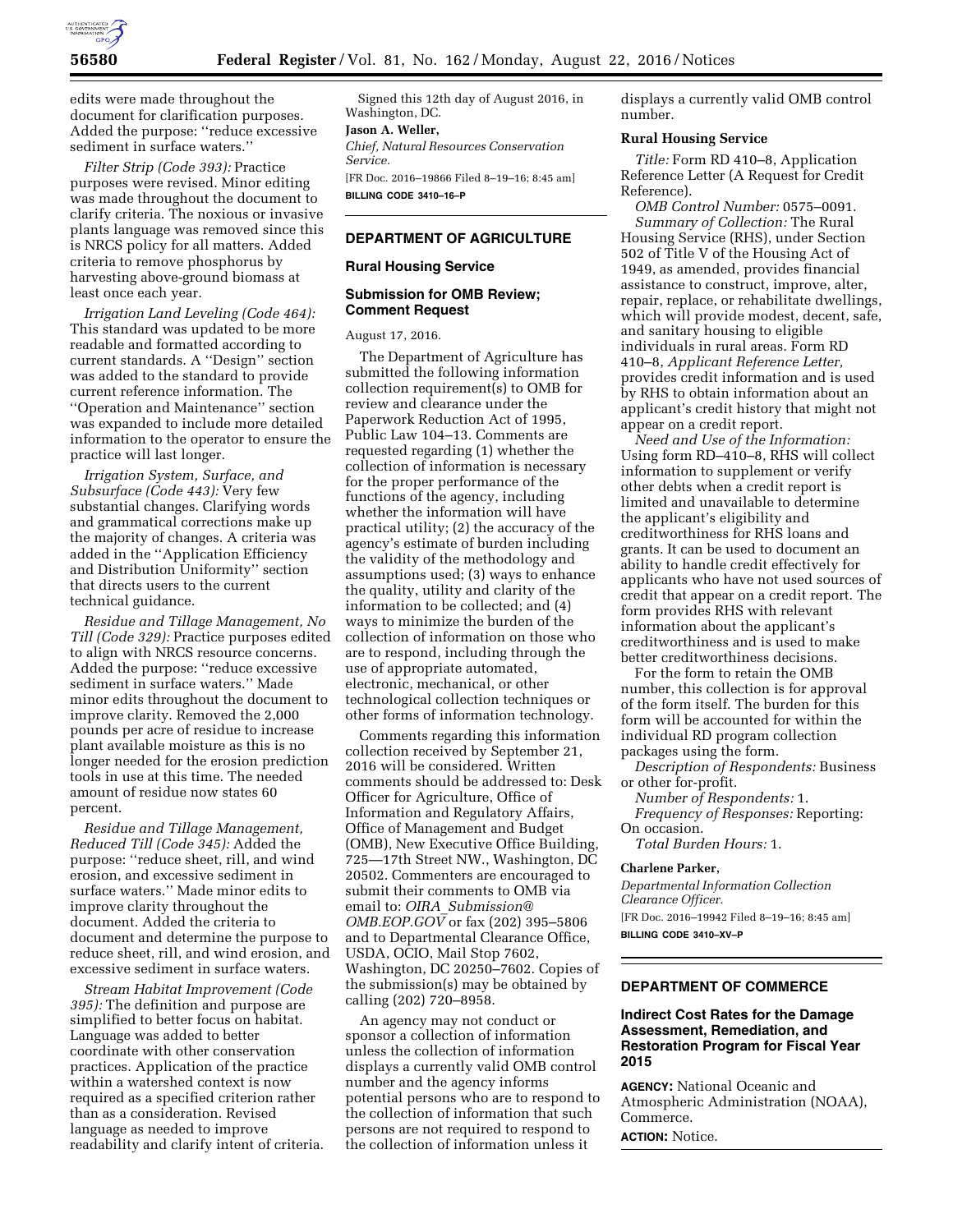**SUMMARY:** The National Oceanic and Atmospheric Administration's (NOAA's) Damage Assessment, Remediation, and Restoration Program (DARRP) is announcing new indirect cost rates on the recovery of indirect costs for its component organizations involved in natural resource damage assessment and restoration activities for fiscal year (FY) 2015. The indirect cost rates for this fiscal year and date of implementation are provided in this notice. More information on these rates and the DARRP policy can be found at the DARRP Web site at *[www.darrp.noaa.gov.](http://www.darrp.noaa.gov)* 

**FOR FURTHER INFORMATION CONTACT:** For further information, contact LaTonya Burgess at 301–713–4248, ext. 211, by fax at 301–713–4389, or email at *[LaTonya.Burgess@noaa.gov.](mailto:LaTonya.Burgess@noaa.gov)* 

**SUPPLEMENTARY INFORMATION:** The mission of the DARRP is to restore natural resource injuries caused by releases of hazardous substances or oil under the Comprehensive Environmental Response, Compensation, and Liability Act (CERCLA) (42 U.S.C. 9601 *et seq.*) and the Oil Pollution Act of 1990 (OPA) (33 U.S.C. 2701 *et seq.*), and to support restoration of physical injuries to National Marine Sanctuary resources under the National Marine Sanctuaries Act (NMSA) (16 U.S.C. 1431 *et seq.*). The DARRP consists of three component organizations: The Office of Response and Restoration (ORR) within the National Ocean Service; the Restoration Center within the National Marine Fisheries Service; and the Office of the General Counsel Natural Resources Section (GCNRS). The DARRP conducts Natural Resource Damage Assessments (NRDAs) as a basis for recovering damages from responsible parties, and uses the funds recovered to restore injured natural resources.

Consistent with federal accounting requirements, the DARRP is required to account for and report the full costs of its programs and activities. Further, the DARRP is authorized by law to recover reasonable costs of damage assessment and restoration activities under CERCLA, OPA, and the NMSA. Within the constraints of these legal provisions and their regulatory applications, the DARRP has the discretion to develop indirect cost rates for its component organizations and formulate policies on the recovery of indirect cost rates subject to its requirements.

## **The DARRP's Indirect Cost Effort**

In December 1998, the DARRP hired the public accounting firm Rubino & McGeehin, Chartered (R&M) to: Evaluate

the DARRP cost accounting system and allocation practices; recommend the appropriate indirect cost allocation methodology; and determine the indirect cost rates for the three organizations that comprise the DARRP. A **Federal Register** notice on R&M's effort, their assessment of the DARRP's cost accounting system and practice, and their determination regarding the most appropriate indirect cost methodology and rates for FYs 1993 through 1999 was published on December 7, 2000 (65 FR 76611).

R&M continued its assessment of DARRP's indirect cost rate system and structure for FYs 2000 and 2001. A second federal notice specifying the DARRP indirect rates for FYs 2000 and 2001 was published on December 2, 2002 (67 FR 71537).

In October 2002, DARRP hired the accounting firm of Cotton and Company LLP (Cotton) to review and certify DARRP costs incurred on cases for purposes of cost recovery and to develop indirect rates for FY 2002 and subsequent years. As in the prior years, Cotton concluded that the cost accounting system and allocation practices of the DARRP component organizations are consistent with federal accounting requirements. Consistent with R&M's previous analyses, Cotton also determined that the most appropriate indirect allocation method continues to be the Direct Labor Cost Base for all three DARRP component organizations. The Direct Labor Cost Base is computed by allocating total indirect cost over the sum of direct labor dollars, plus the application of NOAA's leave surcharge and benefits rates to direct labor. Direct labor costs for contractors from ERT, Inc. (ERT), Freestone Environmental Services, Inc. (Freestone), and Genwest Systems, Inc. (Genwest) were included in the direct labor base because Cotton determined that these costs have the same relationship to the indirect cost pool as NOAA direct labor costs. ERT, Freestone, and Genwest provided onsite support to the DARRP in the areas of injury assessment, natural resource economics, restoration planning and implementation, and policy analysis. Subsequent federal notices have been published in the **Federal Register** as follows:

- FY 2002, published on October 6, 2003 (68 FR 57672)
- FY 2003, published on May 20, 2005 (70 FR 29280)
- FY 2004, published on March 16, 2006 (71 FR 13356)
- FY 2005, published on February 9, 2007 (72 FR 6221)
- FY 2006, published on June 3, 2008 (73 FR 31679)
- FY 2007 and FY 2008, published on November 16, 2009 (74 FR 58948)
- FY 2009 and FY 2010, published on October 20, 2011 (76 FR 65182)
- FY 2011, published on September 17, 2012 (77 FR 57074)
- FY 2012, published on August 29, 2013 (78 FR 53425)
- FY 2013, published on October 14, 2014 (79 FR 61617)
- FY 2014, published on December 17, 2015 (80 FR 78718)

Cotton's recent reports on these indirect rates can be found on the DARRP Web site at *[www.darrp.noaa.gov.](http://www.darrp.noaa.gov)* 

Cotton reaffirmed that the Direct Labor Cost Base is the most appropriate indirect allocation method for the development of the FY 2015 indirect cost rates.

#### **The DARRP's Indirect Cost Rates and Policies**

The DARRP will apply the indirect cost rates for FY 2015 as recommended by Cotton for each of the DARRP component organizations as provided in the following table:

| <b>DARRP Component</b><br>organization                                                                                           | FY 2015<br>Indirect rate<br>∘∕∼ |
|----------------------------------------------------------------------------------------------------------------------------------|---------------------------------|
| Office of Response and Res-<br>toration (ORR)<br>Restoration Center (RC)<br>General Counsel, Natural<br><b>Resources Section</b> | 151.18<br>60.91                 |
| (GCNRS)                                                                                                                          | 32.75                           |

These rates are based on the Direct Labor Cost Base allocation methodology.

The FY 2015 rates will be applied to all damage assessment and restoration case costs incurred between October 1, 2014 and September 30, 2015. DARRP will use the FY 2015 indirect cost rates for future fiscal years, beginning with FY 2016, until subsequent year-specific rates can be developed.

For cases that have settled and for cost claims paid prior to the effective date of the fiscal year in question, the DARRP will not re-open any resolved matters for the purpose of applying the revised rates in this policy for these fiscal years. For cases not settled and cost claims not paid prior to the effective date of the fiscal year in question, costs will be recalculated using the revised rates in this policy for these fiscal years. Where a responsible party has agreed to pay costs using previous year's indirect rates, but has not yet made the payment because the settlement documents are not finalized, the costs will not be recalculated.